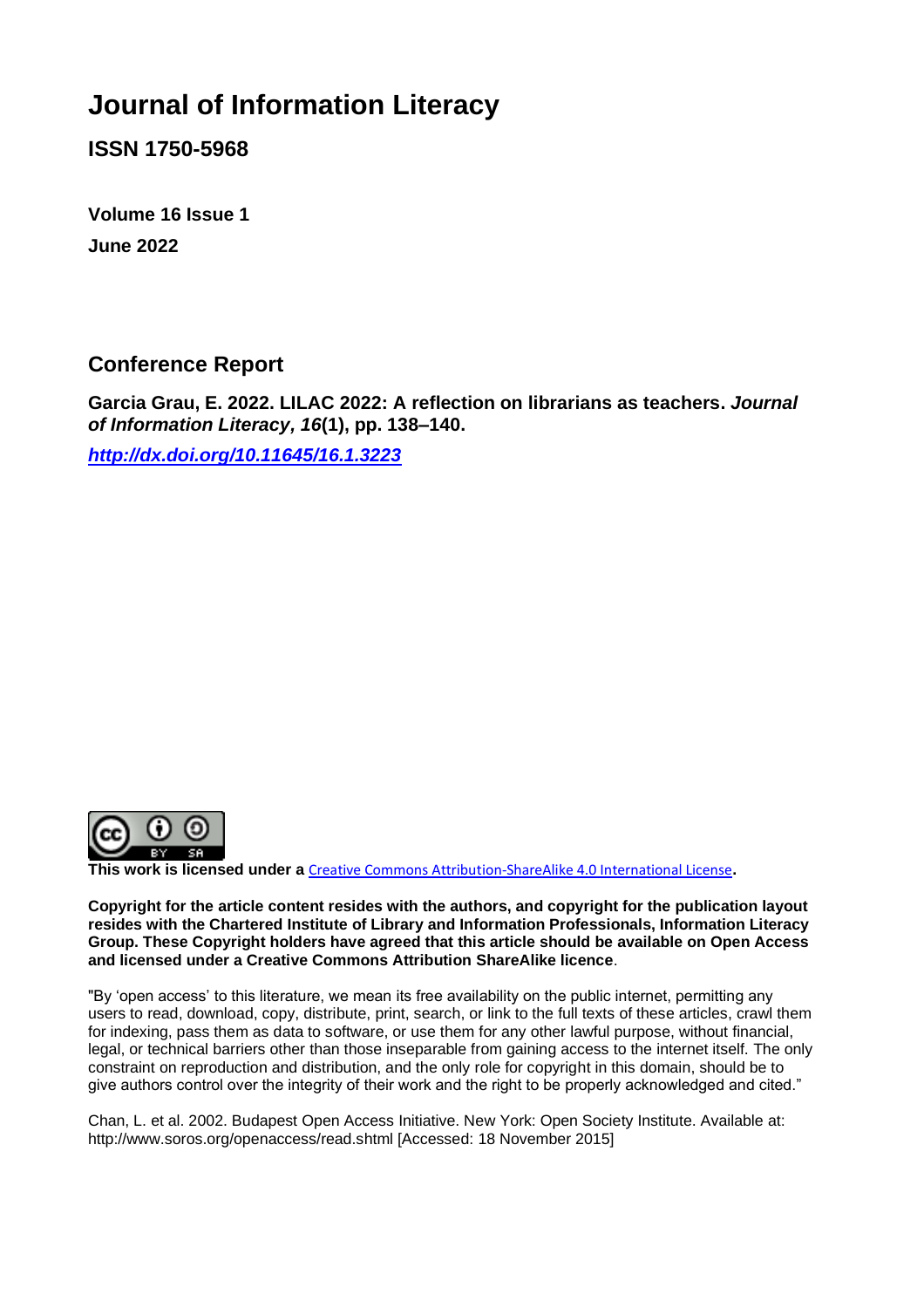## **LILAC 2022: A reflection on librarians as teachers**

**Eva Garcia Grau, Information Consultant for the School of Engineering, Physical and Mathematical Sciences, Royal Holloway, University of London. Email: [Eva.GarciaGrau@rhul.ac.uk.](mailto:Eva.GarciaGrau@rhul.ac.uk) Twitter: [@EvaDannG.](https://mobile.twitter.com/evadanng)**

My first experience of LILAC should have happened in 2020 but having waited two years only made it even more exciting.

[LILAC 2022](https://www.lilacconference.com/lilac-2022) took place at the fantastic location of Manchester Metropolitan University from the  $11<sup>th</sup>$  to the 13<sup>th</sup> of April.

**Figure 1:** Manchester Metropolitan University. Photo by author.



There was a buzz of anticipation as we all registered for what was to be a very inspiring conference.

One of the strengths of LILAC is the parallel sessions: because of the choice of sessions, attendees can create a bespoke conference focused on the topics that are most relevant to them.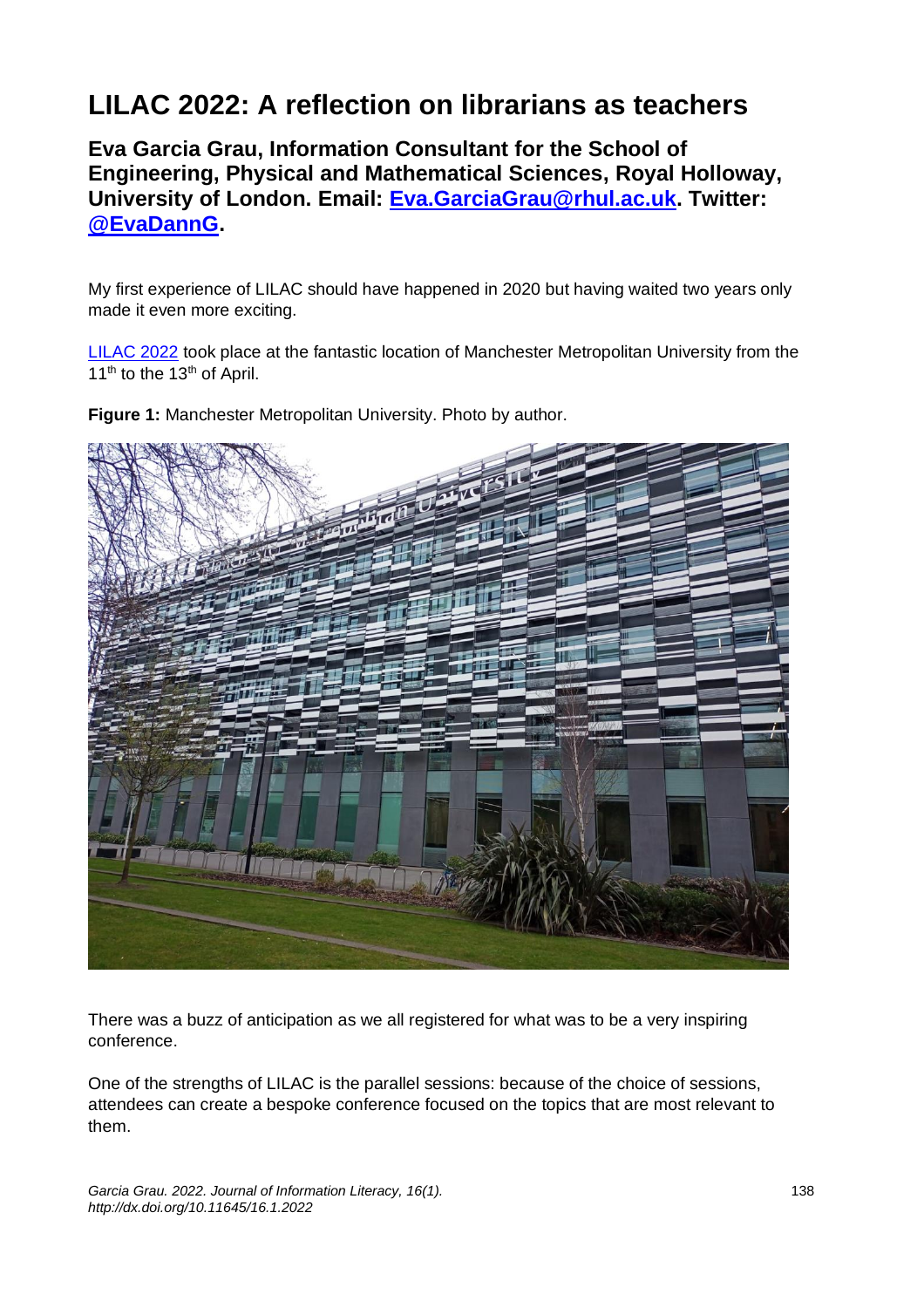In my case, I have struggled to find my identity as a teacher, and I was glad to see that there were several sessions in LILAC that approached this topic.

The most relevant one was ['Are you a teaching librarian? How two 'imposters' grew a library](https://www.slideshare.net/infolit_group/are-you-a-teaching-librarian-how-two-imposters-grew-a-library-help-centre-keith-brittle-cory-newbigging-251669048)  [help centre'](https://www.slideshare.net/infolit_group/are-you-a-teaching-librarian-how-two-imposters-grew-a-library-help-centre-keith-brittle-cory-newbigging-251669048) by Keith Brittle and Cory Newbigging from the National College of Ireland. They explained their journey as teaching librarians, describing themselves as an accidental librarian and an accidental teacher. The concept of "imposters" resonated with most of the audience as, in a Mentimeter poll, most of the respondents agreed about feeling a degree of imposter syndrome in their current role.

Keith and Cory acknowledged that one of the reasons why this issue arises is because librarians do not always have pedagogical training and suggested several strategies for feeling more confident as teachers: being brave before perfect, recognising your successes, and being flexible so you can get as much hands-on practice as possible. The session finished with a very interesting discussion about whether teaching librarians should have PGCerts. The results were mixed, with some of the attendees emphasising that they can be good if they are practical, and they can help to assert our authority as teachers in front of academics, as academics themselves would be taking the same course.

On the topic of pedagogical training for librarians, Clare Sewell, from the University of Cambridge, presented ['Increasing inclusivity: developing a HEA accredited teaching course for](https://www.slideshare.net/infolit_group/increasing-inclusivity-developing-a-hea-accredited-teaching-course-for-librarians-kirstie-preest-claire-sewell-251667792)  [librarians'.](https://www.slideshare.net/infolit_group/increasing-inclusivity-developing-a-hea-accredited-teaching-course-for-librarians-kirstie-preest-claire-sewell-251667792) Like the previous speakers, she acknowledged that pedagogical training rarely features in library qualification programmes and most librarians learn on the job or are offered PGCert courses which are largely aimed at academics.

At Cambridge, they developed a bespoke teaching and learning course for librarians, tied to their [CILN framework.](https://www.cam.ac.uk/CILN) The course is now in its third iteration, which is mapped to the HEA framework, and they are in the process of getting it accredited by Advance HE. Their aim is to open it to librarians at other institutions and create a community, not only for academic librarians, but also for public librarians, law librarians, and others.

I worked towards my AFHEA award through a course with academics within my institution; although I enjoyed the interaction with other non-librarian participants, at times it was hard to relate it to my own practice. It would be good to hear more about this course once it has been accredited and open to other institutions, to see how it compares with current offerings. The last session specifically dedicated to the topic of librarians as teachers was Andrew Walsh's ['Changing Signature Pedagogies for Information Literacy'](https://www.slideshare.net/infolit_group/changing-signature-pedagogies-for-information-literacy-andrew-walsh). I found the theme of signature pedagogies intriguing as I had not come across it before. The concept was introduced by Shulman (2005), who explains that signature pedagogies are the ways in which professionals are taught to undertake their new professions.

Andrew posited that there are also distinct pedagogies in teaching librarians. Historically, information literacy (IL) teaching was very competency-based but now definitions are more contextual and critical.

Therefore, our signature pedagogy has moved from, as he said, 'training mini-librarians' to a pedagogy that supports critical thinking, is embedded in compassion, and enables students rather than showing them the 'correct' way of doing things. This is an exciting development as it shows that increasingly librarians are reflecting on their roles as being teaching roles.